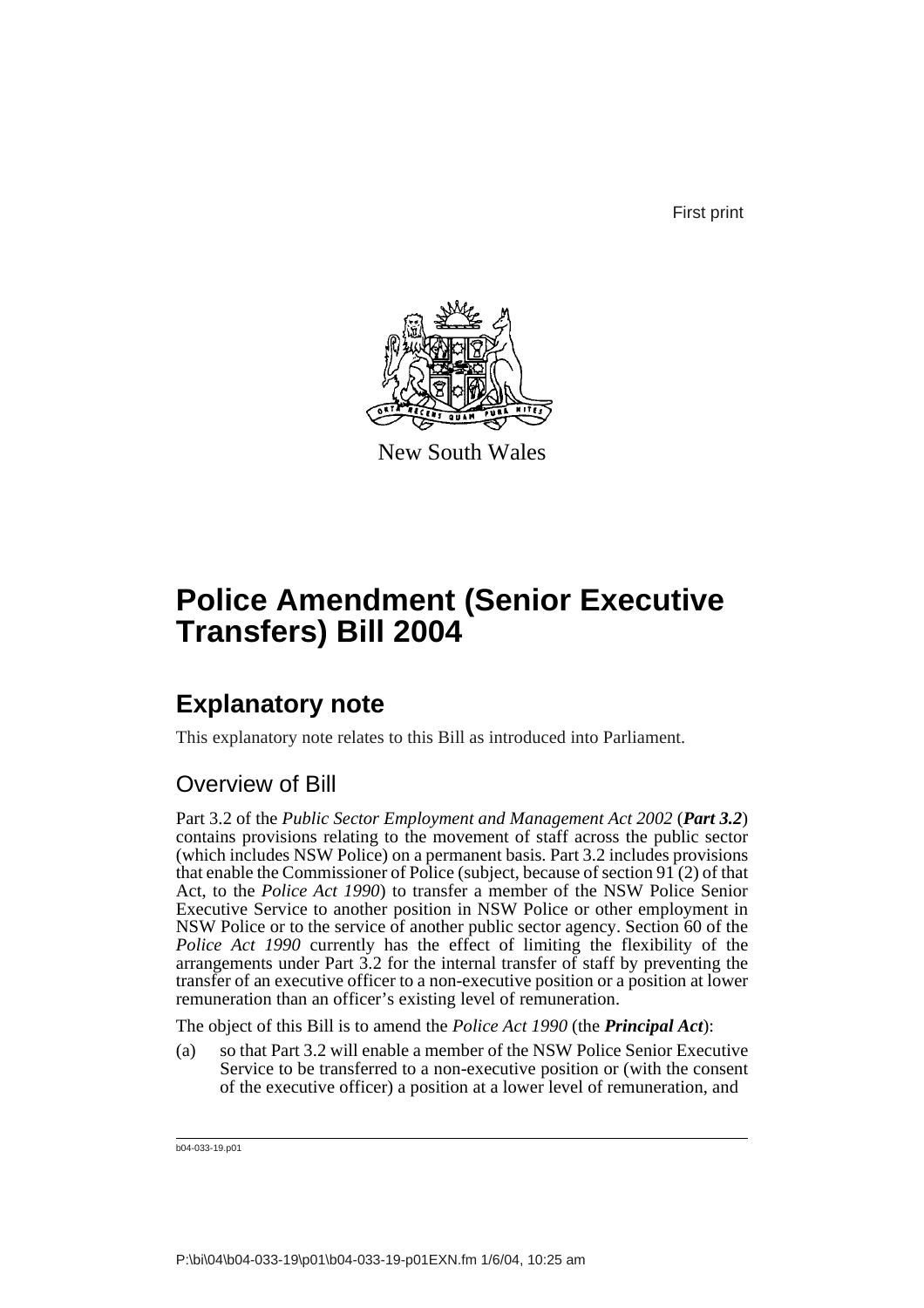Explanatory note

- (b) to make an associated amendment to make it clear that Division 3 of Part 5 of the Principal Act (including the merit appointment provisions) does not apply to such a transfer, and
- (c) to make various consequential amendments.

### Outline of provisions

**Clause 1** sets out the name (also called the short title) of the proposed Act.

**Clause 2** provides for the commencement of the proposed Act on a day or days to be appointed by proclamation.

**Clause 3** is a formal provision that gives effect to the amendments to the *Police Act 1990* set out in Schedule 1.

#### **Mobility of executive officers**

**Schedule 1 [3]** omits section 60 of the Principal Act to achieve the object described in paragraph (a) of the Overview above and replaces it with a new section that clarifies the relationship of Part 3.2 of the *Public Sector Employment and Management Act 2002* to certain provisions of the Principal Act. The new section makes it clear that the provisions of Division 3 of Part 5 of the Principal Act do not apply to a transfer of an executive officer to a vacant executive position under Part 3.2. As a result, section 39 of the Principal Act (which requires appointments to vacant positions to be made on merit and for certain integrity checks to be carried out before a person is appointed to a vacant executive position) will clearly not apply to the transfer of a member of the NSW Police Senior Executive Service to another position in NSW Police.

**Schedule 1 [2]** amends section 53 of the Principal Act to make it clear (consistently with section 78 of the *Public Sector Employment and Management Act 2002*) that an executive officer who is transferred to a position at a lower level of remuneration is not entitled to compensation under that section. (Section 53 provides, for example, that an executive officer who has no right of return to the public sector who is removed from office and ceases to be an executive officer and is not re-appointed to the same or another executive position is entitled to compensation.)

**Schedule 1 [5]** inserts clause 67 into Schedule 4 to the Principal Act to make it clear that the amendments extend to positions vacant at the commencement of the amendments.

Explanatory note page 2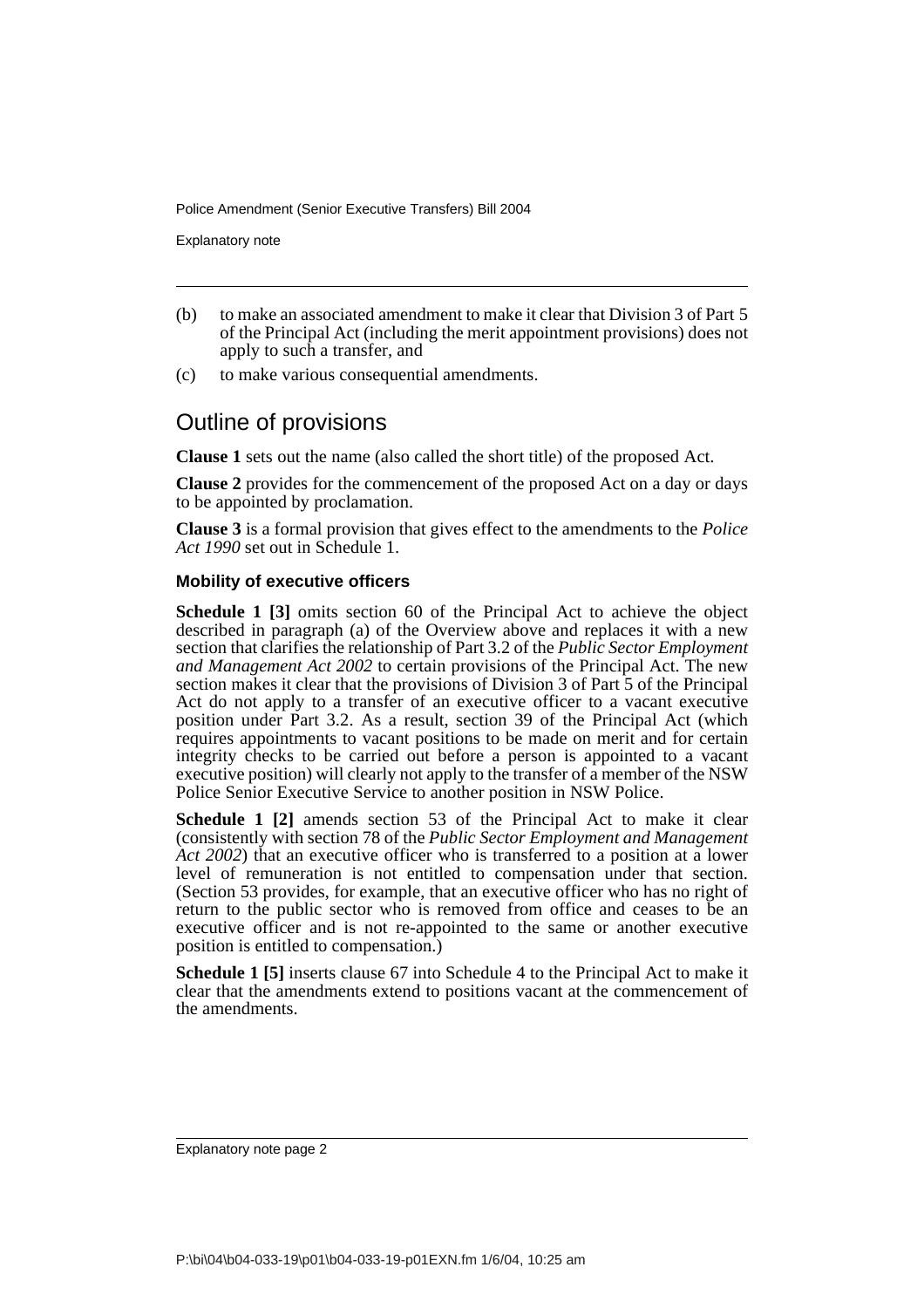Explanatory note

#### **Unattached executive officers**

**Schedule 1 [1]** amends section 51 of the Principal Act to put it beyond doubt that (consistently with section 77 (3) (c) of the *Public Sector Employment and Management Act 2002*) an unattached executive officer is to be regarded as holding an equivalent (though notional) executive position in NSW Police to that from which he or she was removed for the purposes of section 87 of the *Public Sector Employment and Management Act 2002*.

#### **Savings and transitional regulations**

**Schedule 1 [4]** amends Schedule 4 to the Principal Act to insert a power to make savings and transitional regulations consequent on the enactment of the proposed Act.

Explanatory note page 3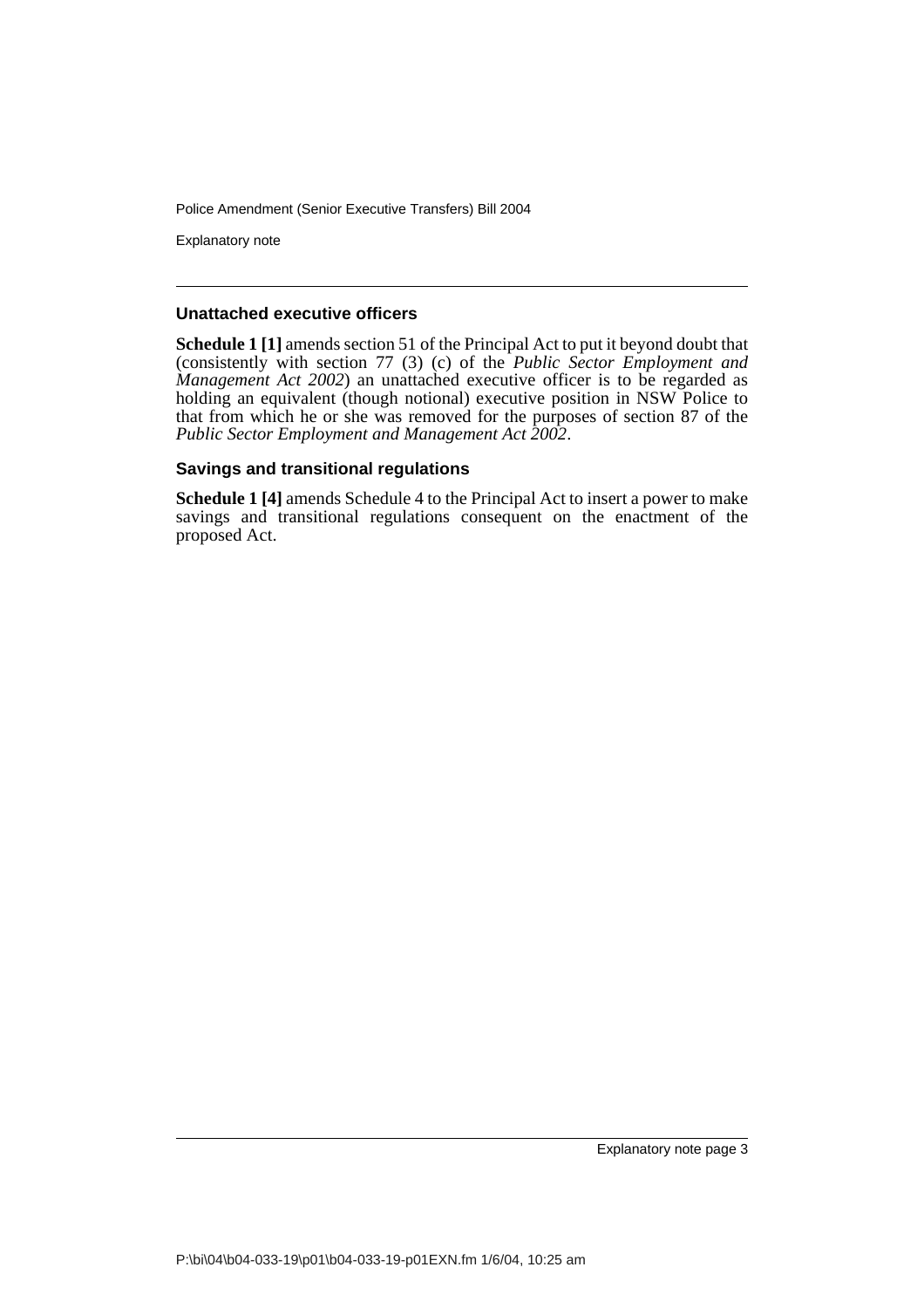Explanatory note

Explanatory note page 4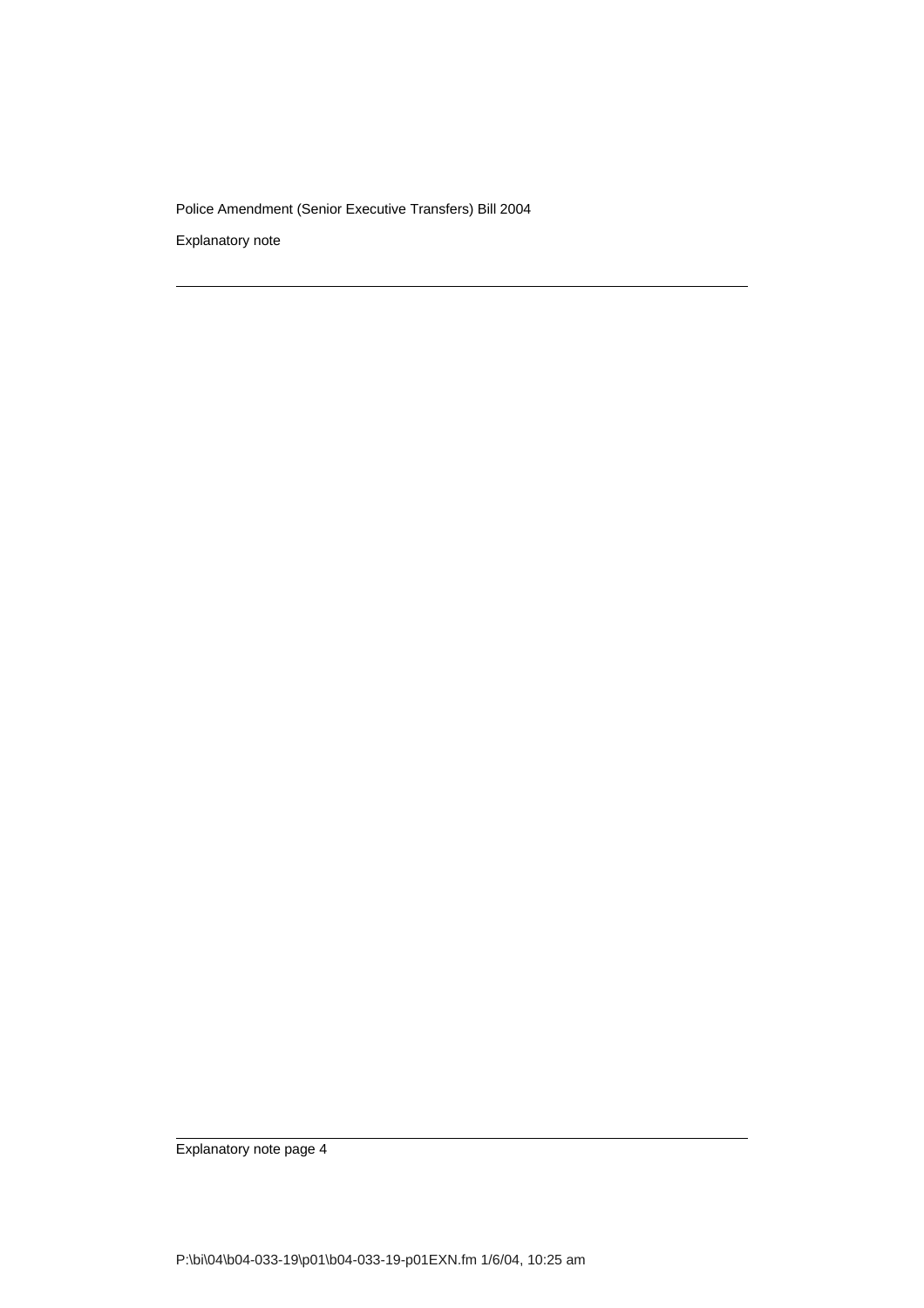First print



New South Wales

## **Police Amendment (Senior Executive Transfers) Bill 2004**

### **Contents**

|           |                                      | Page |
|-----------|--------------------------------------|------|
| $1 \quad$ | Name of Act                          |      |
|           | 2 Commencement                       |      |
|           | 3 Amendment of Police Act 1990 No 47 |      |
|           | Schedule 1 Amendments                |      |

b04-033-19.p01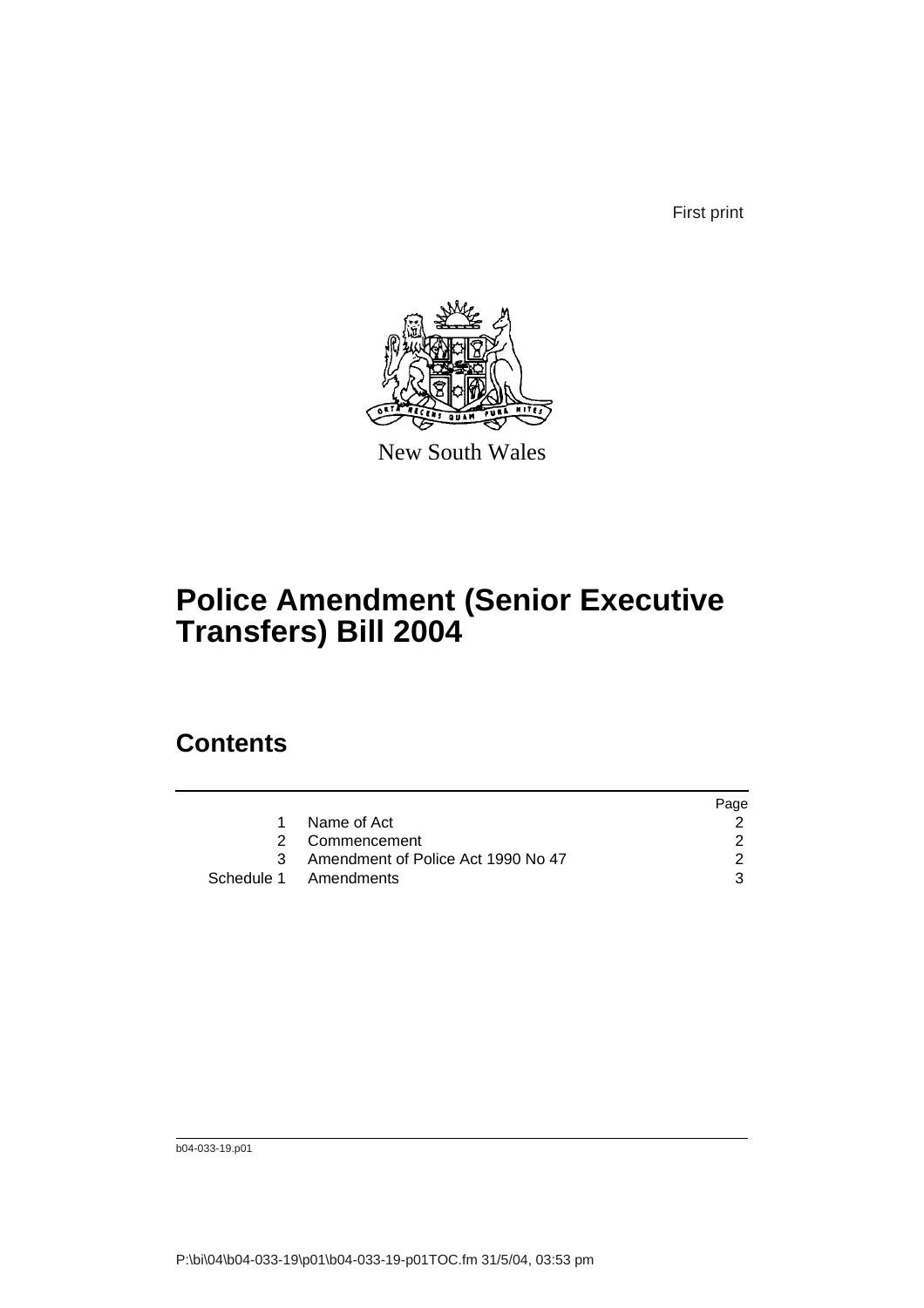**Contents** 

Page

Contents page 2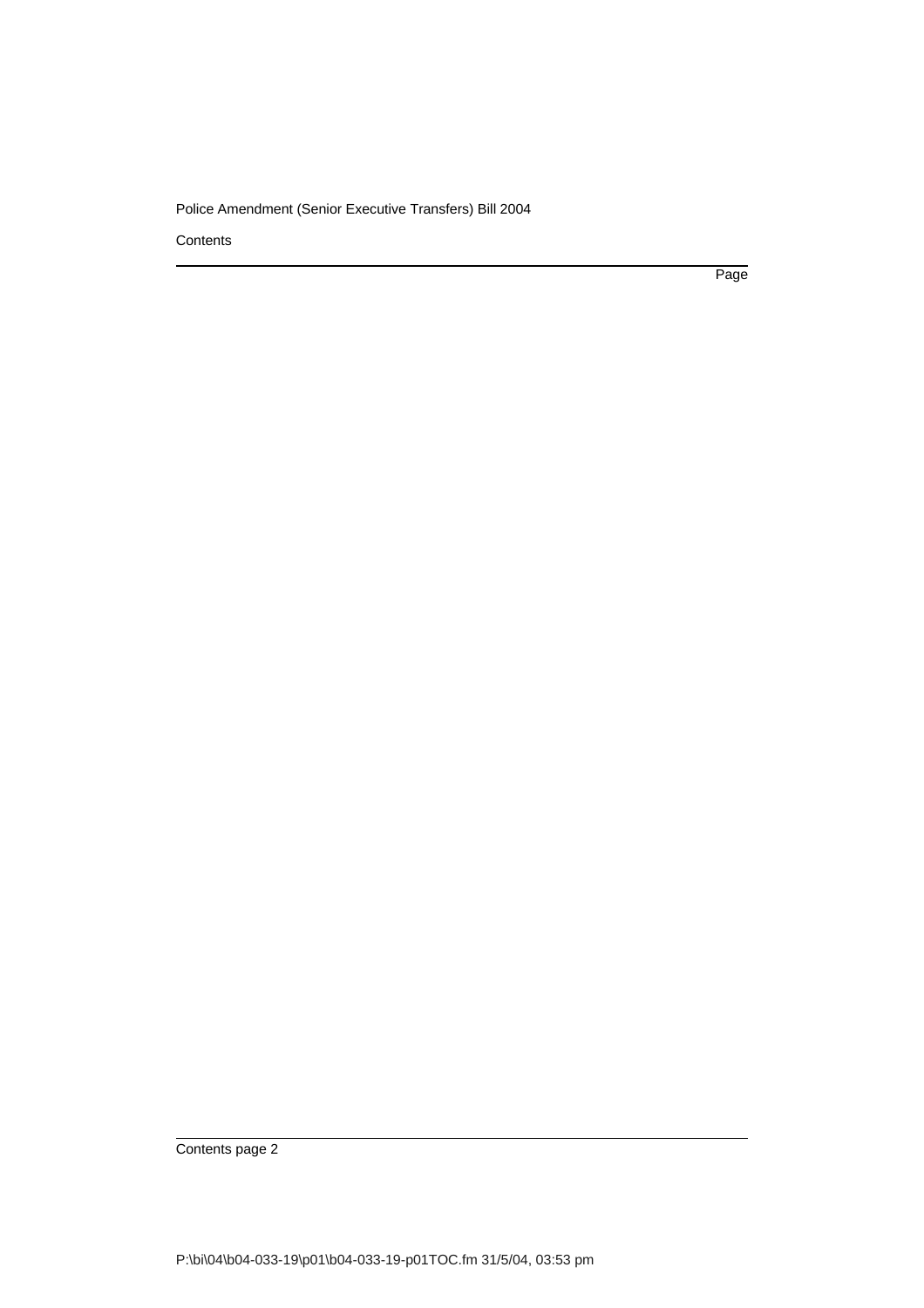

New South Wales

# **Police Amendment (Senior Executive Transfers) Bill 2004**

No , 2004

#### **A Bill for**

An Act to amend the *Police Act 1990* with respect to the transfer of executive officers from and within NSW Police; and for other purposes.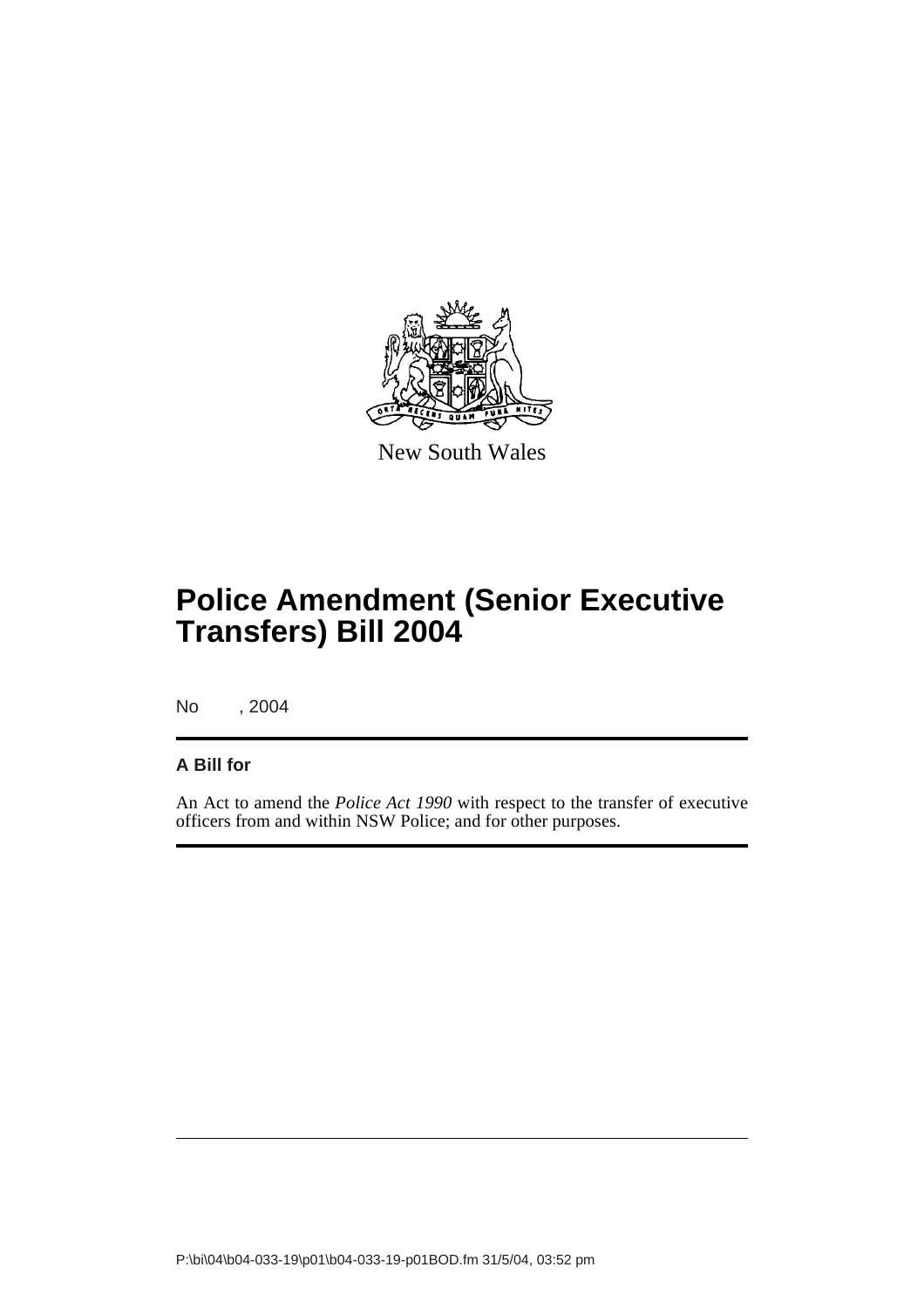<span id="page-7-2"></span><span id="page-7-1"></span><span id="page-7-0"></span>

| The Legislature of New South Wales enacts: |                                                                               |                     |  |  |
|--------------------------------------------|-------------------------------------------------------------------------------|---------------------|--|--|
| 1                                          | Name of Act                                                                   |                     |  |  |
|                                            | This Act is the Police Amendment (Senior Executive Transfers)<br>Act $2004$ . | 3<br>4              |  |  |
| $\mathbf{2}$                               | <b>Commencement</b>                                                           | 5                   |  |  |
|                                            | This Act commences on a day or days to be appointed by<br>proclamation.       | 6<br>$\overline{7}$ |  |  |
| 3                                          | Amendment of Police Act 1990 No 47                                            | 8                   |  |  |
|                                            | The <i>Police Act 1990</i> is amended as set out in Schedule 1.               | 9                   |  |  |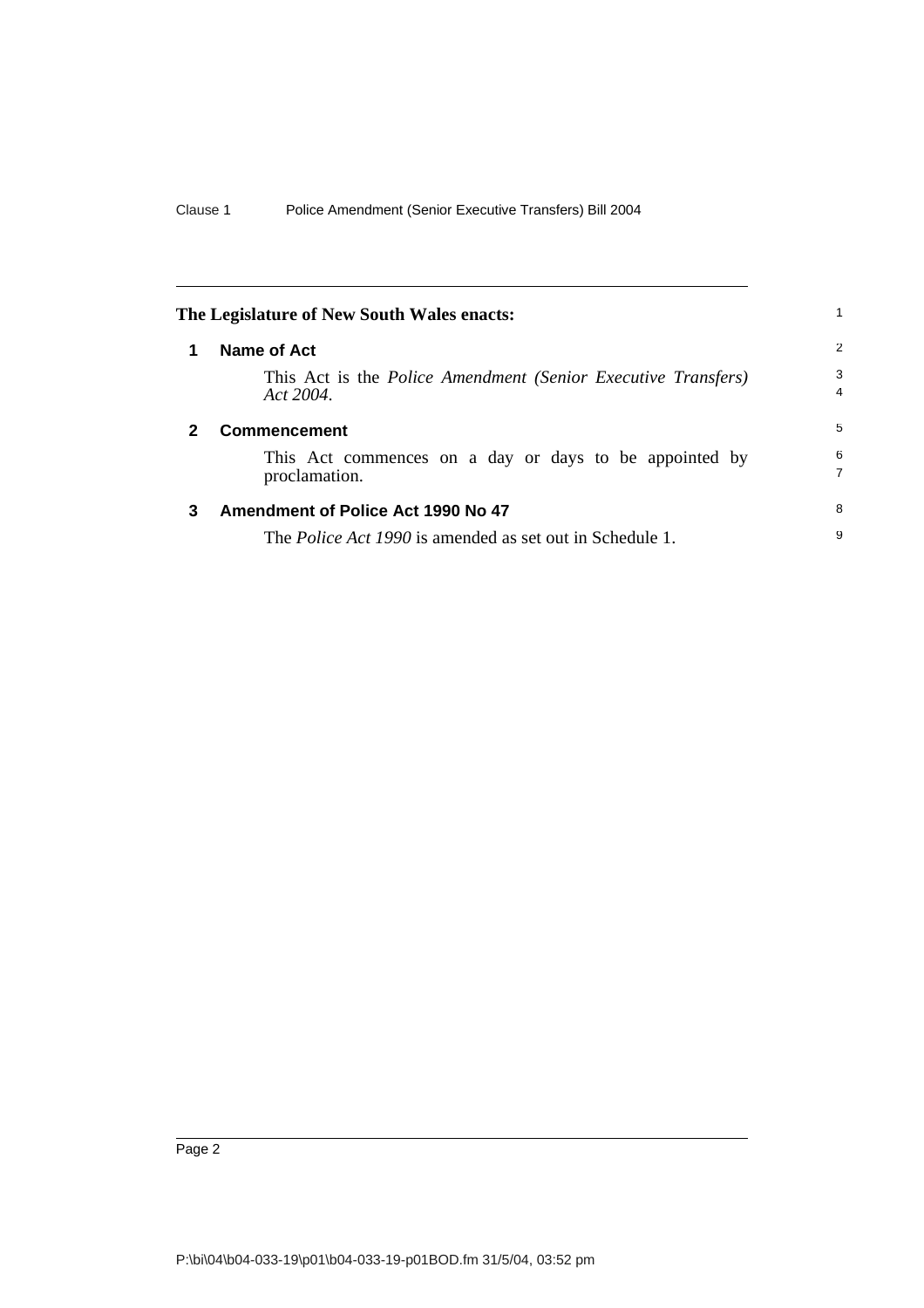Amendments Schedule 1

J.

 $\ddot{\phantom{1}}$ 

<span id="page-8-0"></span>

|       |                                   |                   |      | <b>Schedule 1 Amendments</b><br>(Section 3)                                                                                                     | $\mathbf{1}$<br>2   |
|-------|-----------------------------------|-------------------|------|-------------------------------------------------------------------------------------------------------------------------------------------------|---------------------|
| [1]   |                                   |                   |      | Section 51 Removal of executive officers from office                                                                                            | 3                   |
|       |                                   |                   |      |                                                                                                                                                 |                     |
|       |                                   |                   |      | Insert at the end of section 51 $(3)$ $(b)$ :                                                                                                   | 4                   |
|       |                                   |                   |      | , and                                                                                                                                           | 5                   |
|       |                                   |                   | (c)  | is, for the purposes of section 87 of the <i>Public Sector</i>                                                                                  | 6<br>$\overline{7}$ |
|       |                                   |                   |      | Employment and Management Act 2002, to be regarded<br>as holding an equivalent (though notional) executive                                      | 8                   |
|       |                                   |                   |      | position in NSW Police.                                                                                                                         | 9                   |
| $[2]$ |                                   |                   |      | Section 53 Compensation where executive officer has no right to                                                                                 | 10                  |
|       |                                   |                   |      | return to public sector                                                                                                                         | 11                  |
|       |                                   |                   |      | Insert after section 53 (1):                                                                                                                    | 12                  |
|       |                                   |                   | (1A) | This section does not apply to an executive officer who                                                                                         | 13                  |
|       |                                   |                   |      | consents to a transfer under Part 3.2 of the Public Sector                                                                                      | 14                  |
|       |                                   |                   |      | Employment and Management Act 2002 at a lower level<br>of remuneration.                                                                         | 15<br>16            |
| $[3]$ |                                   | <b>Section 60</b> |      |                                                                                                                                                 | 17                  |
|       | Omit the section. Insert instead: |                   |      | 18                                                                                                                                              |                     |
|       | 60                                |                   |      | <b>Executive officer mobility</b>                                                                                                               | 19                  |
|       |                                   |                   |      |                                                                                                                                                 | 20                  |
|       |                                   | (1)               |      | Division 3 does not apply to the transfer of an executive<br>officer to a vacant executive position under Part 3.2 of the                       | 21                  |
|       |                                   |                   |      | Public Sector Employment and Management Act 2002.                                                                                               | 22                  |
|       |                                   | (2)               |      | For the purposes of the application of Division 1 of Part 3.2 of                                                                                | 23                  |
|       |                                   |                   |      | the Public Sector Employment and Management Act 2002 to                                                                                         | 24<br>25            |
|       |                                   |                   |      | an executive officer, a reference in section 89 (Variations in<br>remuneration on transfer) of that Act:                                        | 26                  |
|       |                                   |                   | (a)  | to an officer is to be read as a reference to an executive                                                                                      | 27                  |
|       |                                   |                   |      | officer, and                                                                                                                                    | 28                  |
|       |                                   |                   | (b)  | to a remuneration package is to be read as a reference to<br>a remuneration package within the meaning of this Part.                            | 29<br>30            |
|       |                                   |                   |      | Note. Section 87 of the Public Sector Employment and Management                                                                                 | 31                  |
|       |                                   |                   |      | Act 2002 enables the Commissioner of Police to transfer an executive<br>officer to another position or other employment in NSW Police or to the | 32<br>33            |
|       |                                   |                   |      | service of another public sector agency with the approval of the head of                                                                        | 34<br>35            |
|       |                                   |                   |      | the other agency and of the Public Employment Office and following<br>consultation with the officer. A transfer is to be made at the executive  | 36                  |
|       |                                   |                   |      |                                                                                                                                                 |                     |

Page 3